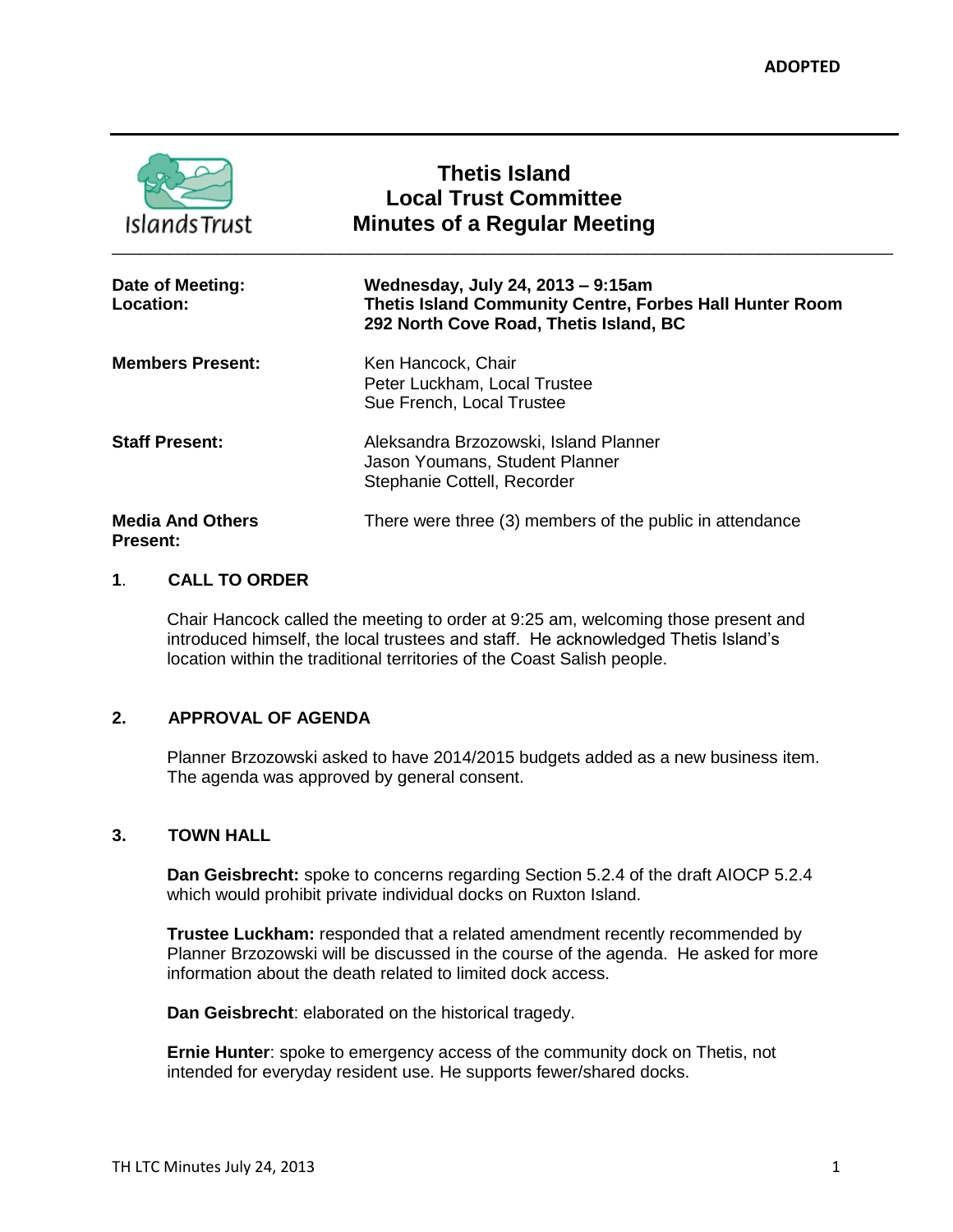**Dennis Rutherford:** expressed kudos on Jason Youmans' report, yet he felt it missed out interrelated land transportation infrastructure issues.

### **4. MINUTES**

## **4.1 Local Trust Committee Draft Minutes of June 5, 2013**

The minutes of the June 5, 2013 Thetis Island Local Trust Committee were reviewed and adopted by consensus with the following amendments:

- Change the date in the header from '2012' to '2013';
- Item 16, page 6, delete the words 'approximately \$8000' and replace with 'is unknown at this time';
- $\bullet$  Item 17, page 6, change the next meeting date to read July 24, 2013.

#### **4.2 Section 26 Resolutions Without Meeting Log Dated May 28, 2013**

Received for information.

- **4.3 Advisory Planning Commission Meeting Minutes –** None.
- **4.4 Ruxton Island Advisory Planning Commission Draft Meeting Minutes Of June 19, 2013**

Received for information.

## **5. BUSINESS ARISING FROM MINUTES**

#### **5.1 Follow Up Action List Dated July 16, 2013**

Planner Brzozowski presented the Follow Up Action list.

Discussion followed regarding the timeline for working with Ian Ralston regarding options for the Riparian Areas Regulation (RAR). Planner Brzozowski indicated that Staff was looking at Autumn 2013 for further work.

## **5.2 Stewarding Our Shores Speakers Evening**

Planner Brzozowski noted that the Resolution Without Meeting currently in progress could be voted on at the LTC meeting.

**TH 023/13 It was MOVED and SECONDED,** that the Thetis Local Trust Committee endorse the August Shoreline Awareness Event plan dated July 17, 2013 as presented.

#### **CARRIED**

Discussion followed regarding video and other logistics.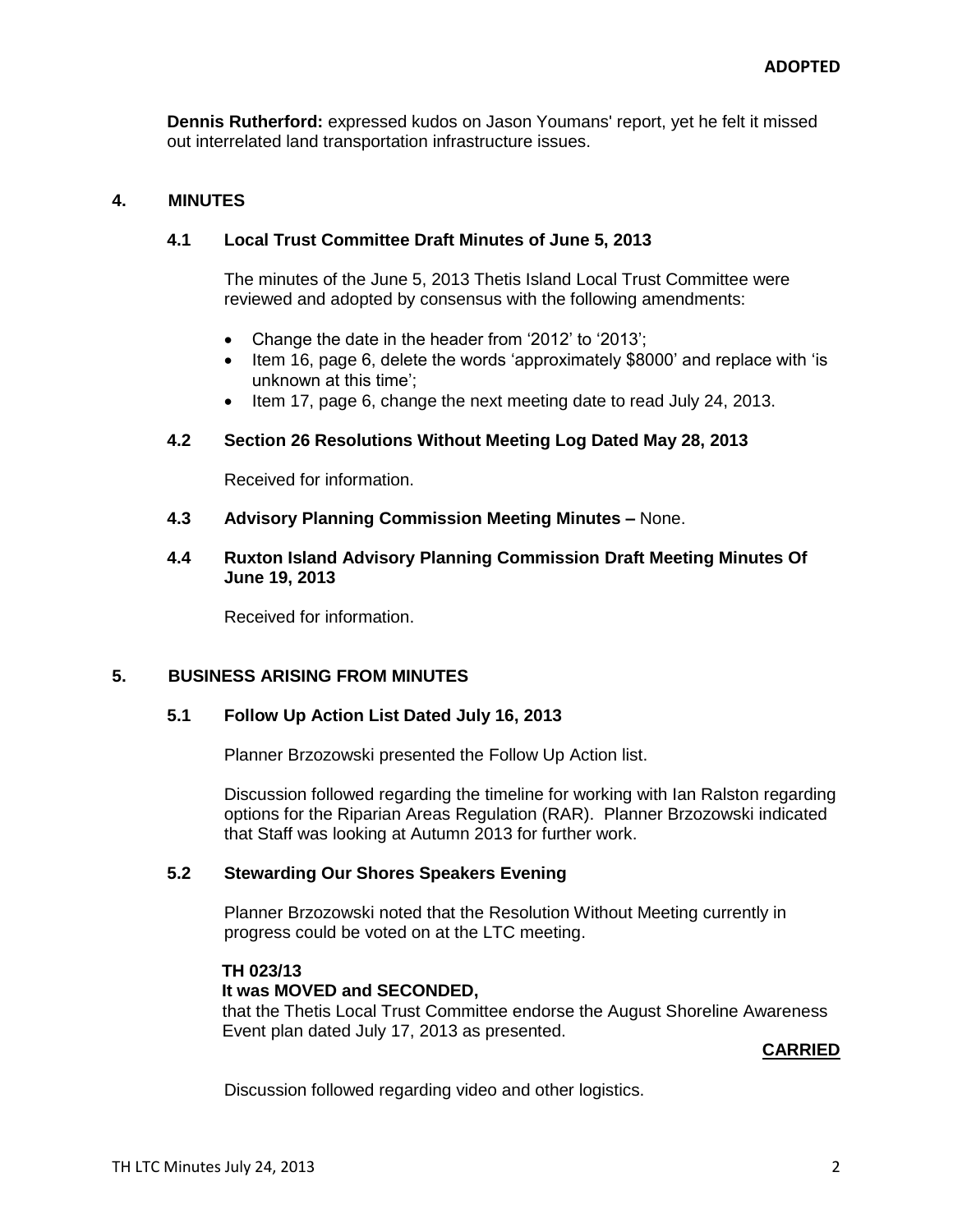#### **8. DELEGATIONS** – None.

- **9. CORRESPONDENCE** None.
- **10. APPLICATIONS AND PERMITS** None.

## **11. LOCAL TRUST COMMITTEE PROJECTS**

#### **11.1 Shoreline Protection Concepts and Options**

#### 11.1.1 Staff Report Dated July 15, 2013

Planner Brzozowski provided the report on the first part of her report, outlining concepts and options for shoreline protection on Thetis Island. Discussion followed. Trustees Luckham and French will collaborate on a feedback form for the speakers' event with six to eight questions.

Trustees are supportive of other strategies suggested by Planner Brzozowski (page 4 of report) excepting the online decision-making tool.

Planner Brzozowski spoke to the second part of her report requesting a more formal direction from the LTC as to their participation with a pilot of the Greenshores Program. Discussion followed.

#### **TH 024/13**

#### **It was MOVED and SECONDED,**

that the Thetis Local Trust Committee commit in principle to standing as a pilot Local Trust Area for the Greenshores draft credit rating system subject to further information about the timeline, planning staff time commitment, and available resources.

## **CARRIED**

The LTC may explore a request in the 2014/2015 LTC budget for a contractors' session in the event such a session is not held through the Greenshores project.

#### **11.2 Community and Shared Docks Case Study**

11.2.1 Report Dated July 13th, 2013

### 11.2.2 Case Studies From the BC Coast

Jason Youmans spoke briefly to the report. Its purpose was to serve as a general resource document for communities as well as local trust committees.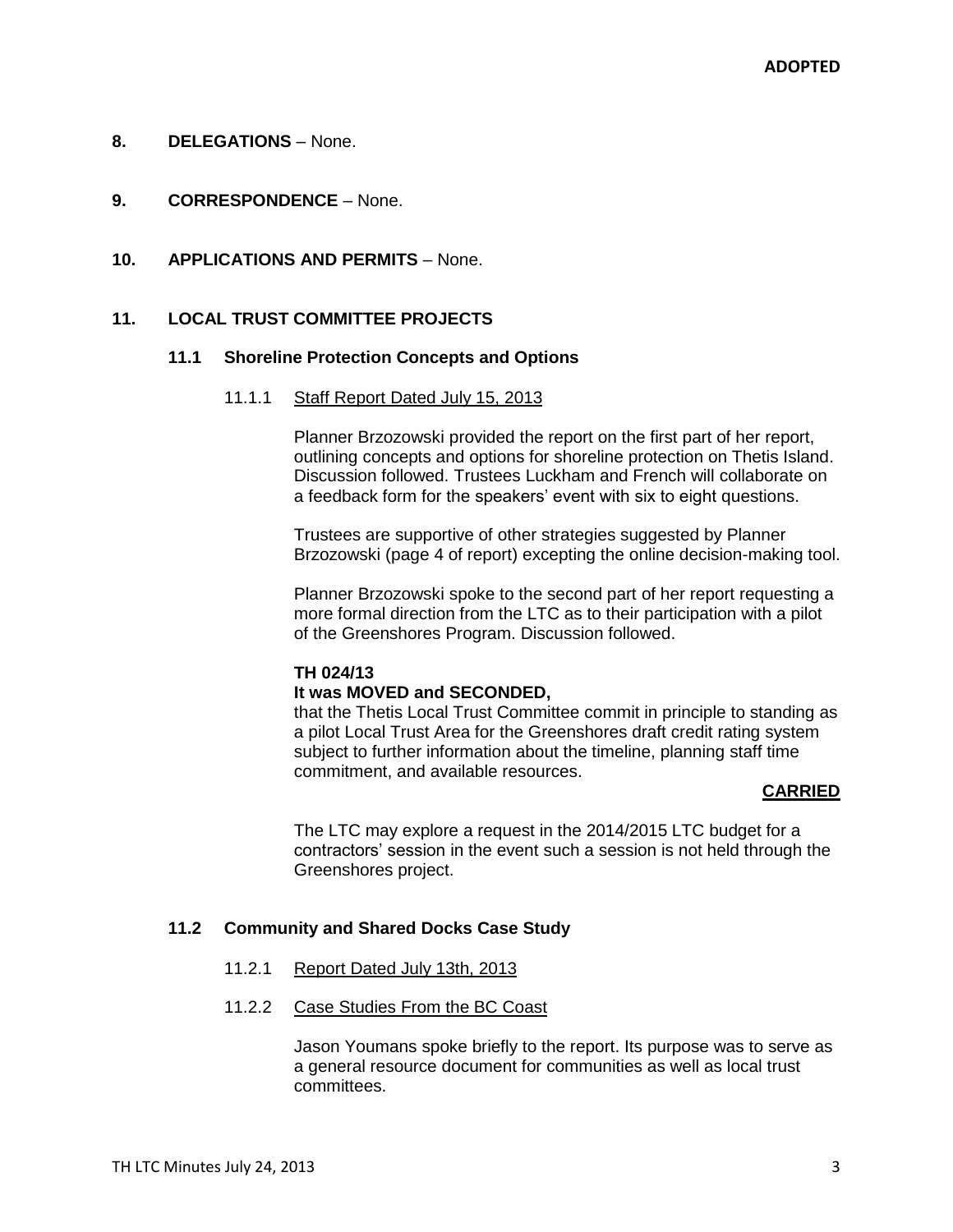Discussion followed. The Trustees were pleased with the report, and had questions regarding parking/land footprint (consider adding these details to report). The idea of pre-zoning for shared or community docks was also discussed.

**Denis Rutherford:** spoke to his appreciation of report and suggested clarifying upland issues and strengthen the language.

**Dan Geisbrecht**: remarked on the excellent report, good benchmark numbers.

#### **TH 025/13**

#### **It was MOVED and SECONDED,**

that the Thetis Local Trust Committee receive for information, the attached report titled "Community and Shared Docks: Case Studies from the B.C. Coast", distribute the report to other Local Trust Committees, and post it to the Islands Trust website.

#### **CARRIED**

## **11.3 Ruxton Island Community Dock Technical Study**

#### 11.3.1 Memo Dated July 2013 To Be Distributed

The memo was not available for distribution; it conveyed a message that the revised study will be received for the August 3, 2013 meeting.

#### **11.4 Associated Islands Community Plan Update**

#### 11.4.1 Staff Report Dated July 15, 2013

Planner Brzozowski presented the reformatted and revised Community Plan draft, as well as a comprehensive revision tracker. She presented an additional revision as a late item, as follows:

Item 5.2.4 and 5.2.5 respectively:

*"5.2.4 The Local Trust Committee may permit individual private docks accessory to residential uses. These docks should be regulated by zoning."*

*"5.2.5 The LTC should not permit individual private docks on Ruxton Island".*

Discussion followed.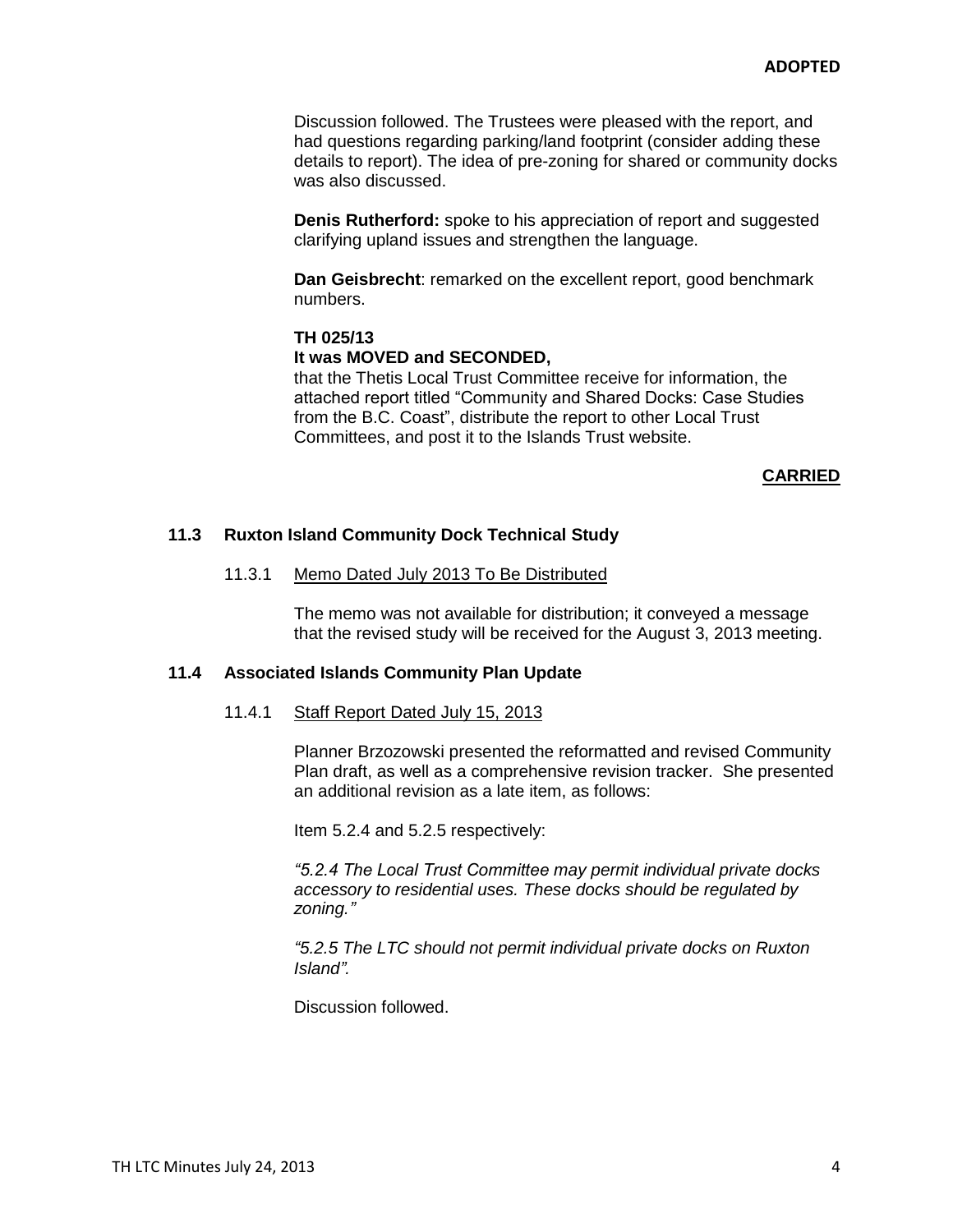# **TH 026/13**

## **It was MOVED and SECONDED,**

that the Thetis Island Local Trust Committee receive revised draft of the Thetis Associated Islands Official Community Plan dated July 15, 2013 and endorse the revised draft with the following amendments:

- Item 5.2.8: delete the words "Temporary Use Permits should be encouraged for aquaculture leases in the Plan area';
- Item 7.2.5: add the words "participation in the Natural Area Protection Tax Exemption Program";
- Item 8.3.2: replace Cowichan Valley Regional District with BC Ambulance (or appropriate body as researched);
- Item 6.3.3: replace the words "management strategy for its designated parklands" with "parkland management plan";
- Item 1.3.2: add Dayman Island to the list of associated islands;
- Item 16.7.4: add a brief definition for accessory structures and uses, and home occupation (to be consistent with definitions in the Section 4 preamble).

### **CARRIED**

### **12. REPORTS**

## **12.1 Work Program Reports**

### 12.1.1 Top Priorities And Project Reports Dated July 16, 2013

The Program Priorities and Projects report was presented and discussed.

# **12.2 Applications Log**

### 12.2.2 Report Dated July 16, 2013

The Applications Log report was presented and discussed.

### **12.3 Trustee and Local Expenses**

### 12.3.1 Expense Report Dated May 31, 2013

Trustee French identified an inconsistency in the May and June budget reports. She will follow up with Nancy Roggers.

### 12.3.2 Expense Report Dated June 30, 2013

Refer to 12.3.1 above.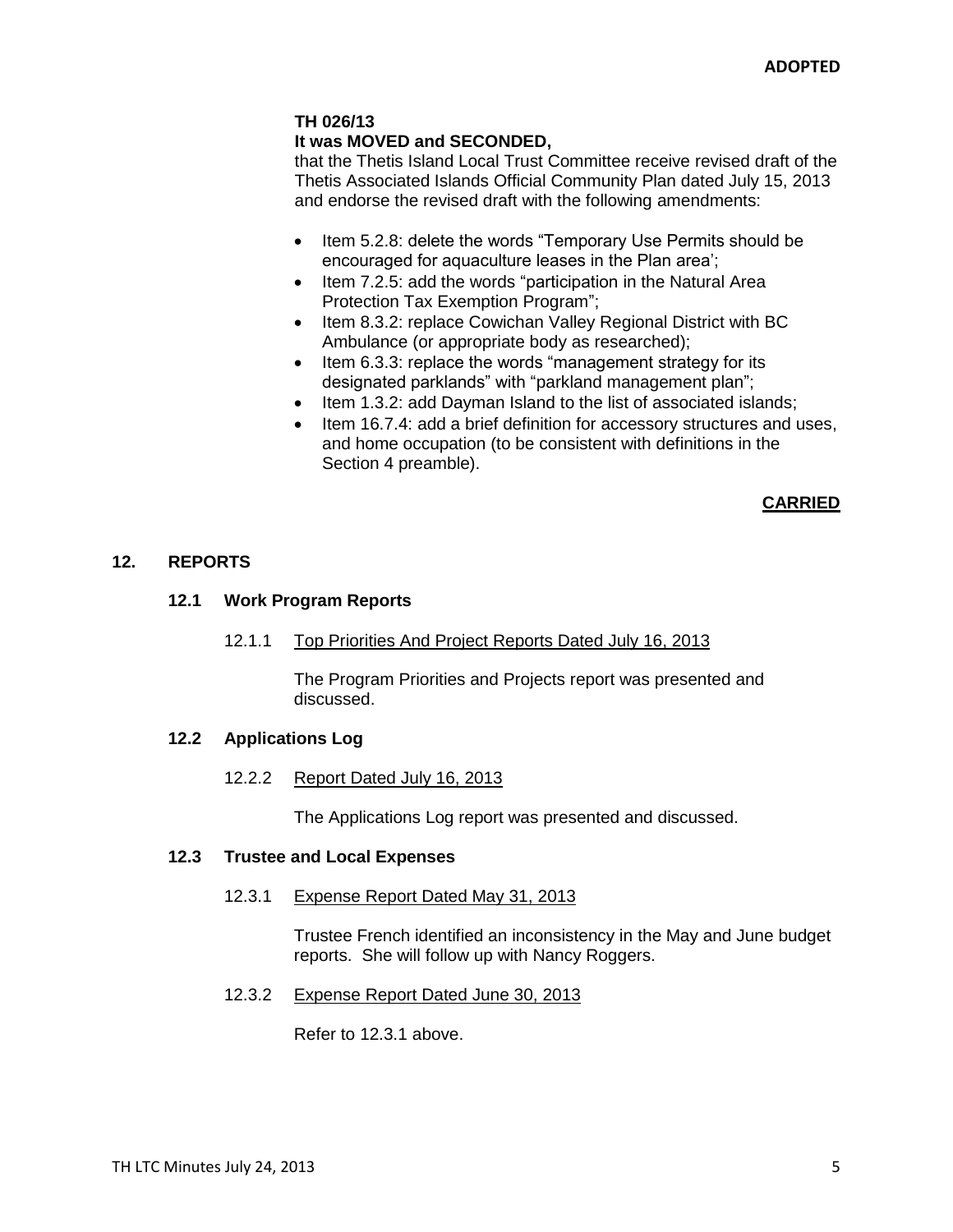## **12.4 Chair's Report**

Chair Hancock reported that he was preparing for the next Trust Council meeting on Lasqueti which will have workshops on freedom of information and advocacy.

## **12.5 Trustees' Reports**

Trustee French – No report.

Trustee Luckham reported on a meeting with the Valdes Island Conservancy. They expressed concerns about lack of support from the Islands Trust. Efforts continue to arrange a meeting with Chief Thomas or designate.

## **12.6 Advisory Planning Commission Report**

Dennis Rutherford and Dan Geisbrecht reported that the process is moving along well, they are happy with the effort on the part of staff.

Thanks were expressed to the Advisory Planning Commission from the Chair and Trustees.

## **13. NEW BUSINESS**

## **13.1 Proactive Bylaw Enforcement of Illegal Structures on the Foreshore Memo Dated June 18, 2013**

The memo and associated report was discussed. No further action on this matter was desired by the LTC. Trustee French suggested that information on this topic be posted to the Islands Trust website under Information and Education on the Foreshore with links from each island's page.

### **13.2 Salt Spring Island Trust Area Bylaw No. 468 Referral Request for Response**

### **TH 027/13**

### **It was MOVED and SECONDED,**

to advise the Capital Regional District that the Thetis Island area interests are unaffected by Bylaw 468.

### **CARRIED**

### **13.3 Budgets for 2014/2015**

Planner Brzozowski advised Trustees that LTC budget requests for 2014/2015 will be presented and discussed at the next LTC meeting on September 25, 2013.

### **14. BYLAWS** – None.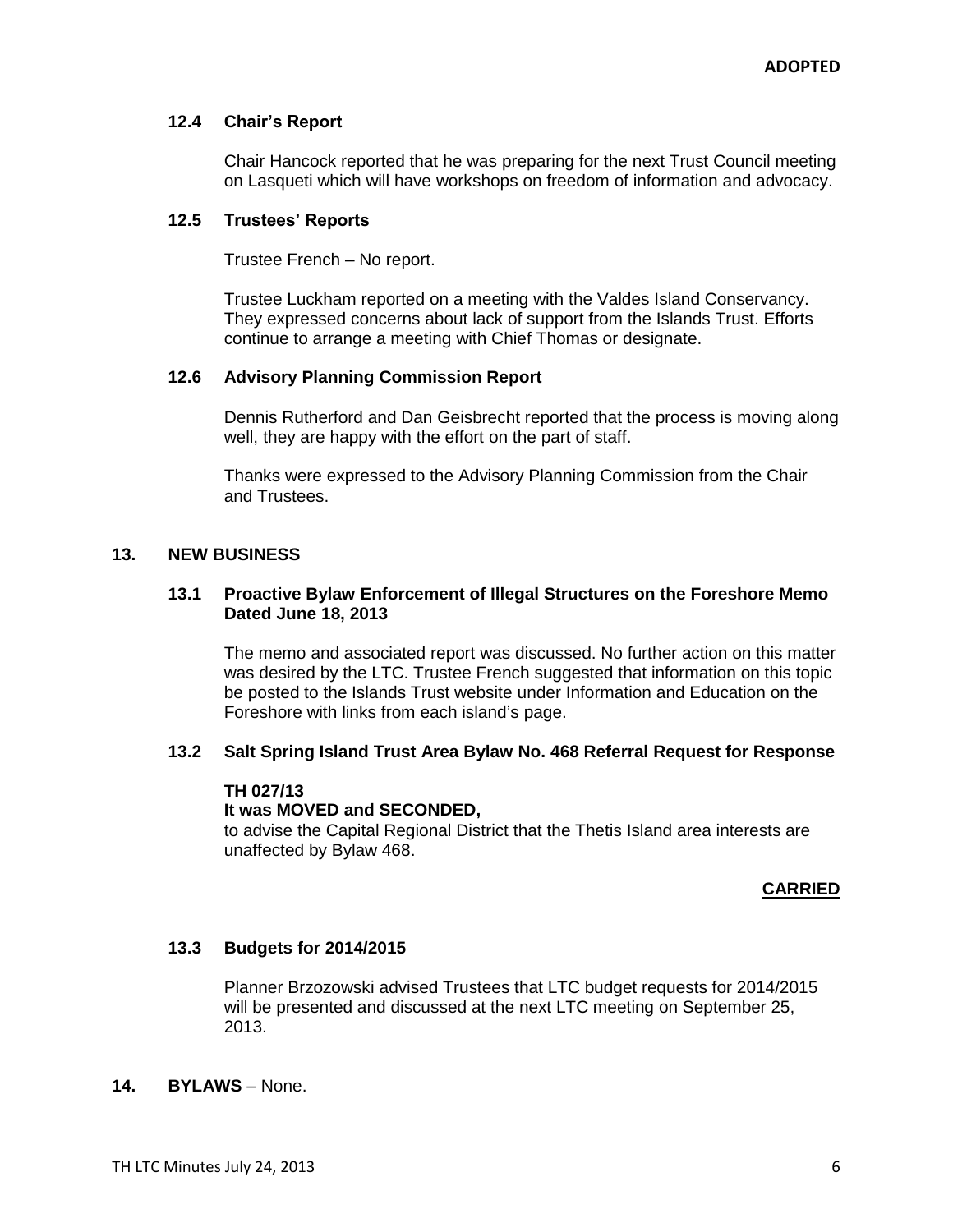## **15. ISLANDS TRUST WEBSITE** – None.

## **16. TOWN HALL DISCUSSION**

**Ernie Hunter:** inquired as to the small cost and great benefit of copying DVDs of presentations/speakers. He also asked about the status of the Official Community Plan/Land Use Bylaw (OCP/LUB) amendments to allow ocean loop geothermal exchange systems.

Trustees responded that there were plans in place to make DVDs of speakers.

Also, that the possible amendments regarding ocean loop geothermal exchange systems are on the Projects List.

### **6. CLOSED MEETING**

#### **TH 028/13**

### **It was MOVED and SECONDED,**

that the Thetis Island Local Trust Committee close the next part of the July 24, 2013 business meeting to discuss matters pursuant to Section 90(1)(a) of the *Community Charter* to consider appointments to the Advisory Planning Commission and that staff be invited to attend this meeting.

### **CARRIED**

Chair Hancock closed the meeting at 12:50 pm.

### **7. RECALL TO ORDER**

The regular business meeting was recalled to order at 12:55 pm.

Chair Hancock rose to report the appointment of Mary Forbes and Steve Frankel to the Thetis Island Advisory Planning Commission for a term expiring on July 25, 2014.

### **17. NEXT MEETING DATE**

Upcoming Meeting dates are on the calendar, and should be kept as up to date as possible along with submission to the "latest news" feature on the website.

17.1 Special LTC Meeting for a Community Information Meeting regarding Ruxton Island and the Associated Islands OCP/LUB, Saturday, August 3, 2013 at 12:00 pm, Naylor Bay, Ruxton Island, BC

17.2 Special LTC Meeting for a Shoreline Stewardship Event, Thursday, August 8, 2013 at 6:30 pm, Overbury Resort, Thetis Island, BC